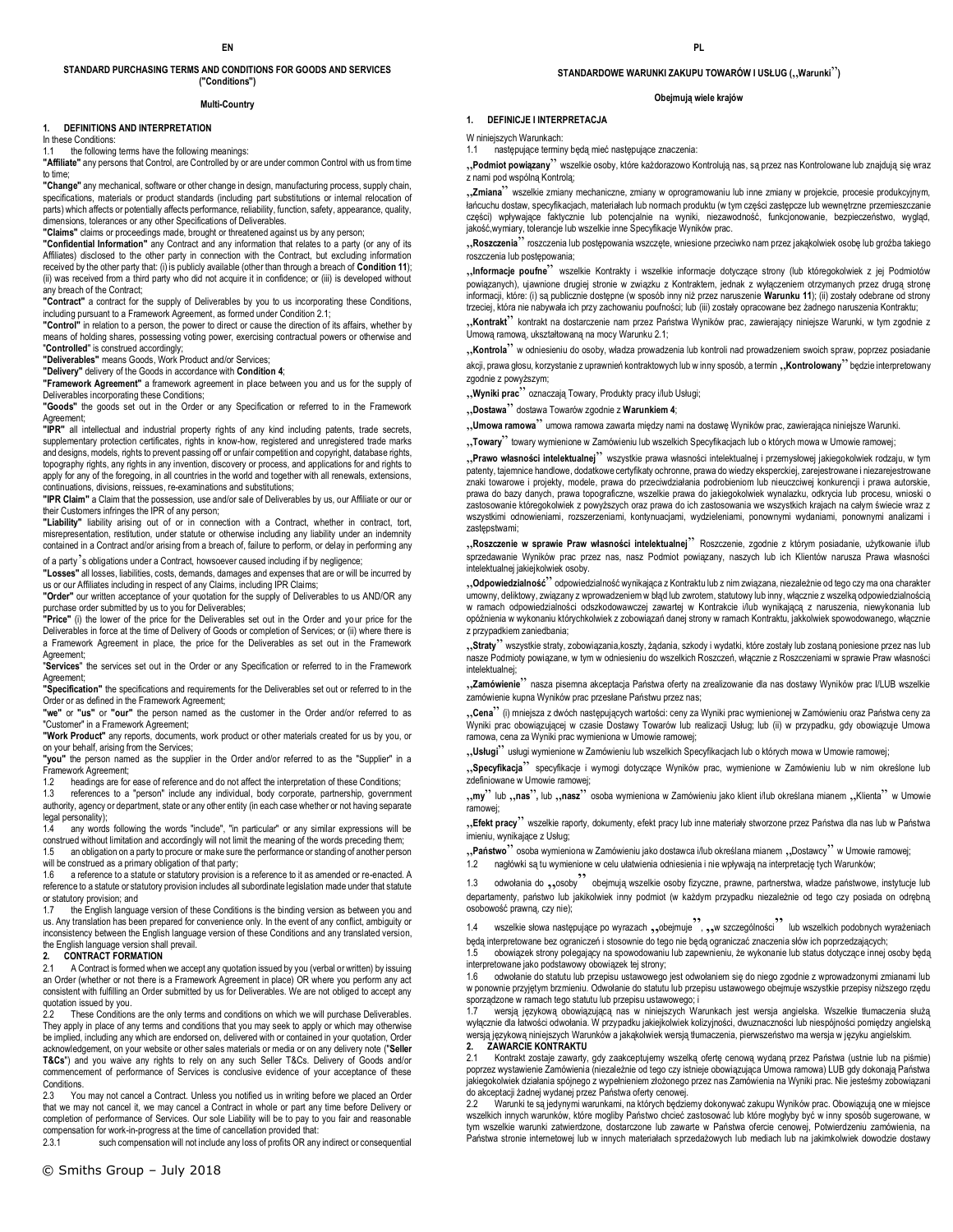#### loss; and

2.3.2 where Goods are not manufactured specifically for us to our Specification, our sole Liability will be to pay you a fair and reasonable restocking charge.

#### **3. QUALITY CONTROL & TESTING**

3.1 The quantity, description and Specification of Deliverables will be as set out in the Order. You must not make any Change to Deliverables without our prior written consent. You will carry out any reasonable Change that we request to any Deliverables. We will negotiate, in good faith, with you an agreed adjustment to the price, Delivery date or both as a result of a Change.

3.2 You will maintain detailed quality control and manufacturing records for the shorter of any maximum period permitted by law and ten (10) years from the date of Delivery (or such other period permitted by law and ten (10) years from the date of Delivery (or such other period of time as set out in a Framework Agreement or Order), which we or a third party on our behalf may inspect or receive copies of on demand.

3.3 We may inspect and test Goods at any time prior to Delivery. You will allow us and our representatives to enter your premises to carry out such inspection and testing and will provide us with all facilities reasonably required. If, following such inspection or testing, we are not satisfied that the Goods will comply with Condition 5.1, you will take all steps necessary to ensure compliance.

3.4 You will maintain a quality control system that meets any international standard as required by us, or which is otherwise approved by us and such test and inspection system as we may require.

3.5 You may not deliver the Goods by separate instalments without our prior written consent. Instalments will be invoiced separately by you.

# **4. DELIVERY OF GOODS / SUPPLY OF SERVICES**

4.1 Unless otherwise specified in an Order, you will deliver the Goods DDP (Incoterms 2010) to the address specified in the Order during our normal business hours on the date specified in the Order. You will be responsible for off-loading the Goods from the delivery vehicle. Delivery of the Goods will occur when they have been off-loaded at the delivery address.

4.2 You will perform Services in accordance with the applicable timetable communicated to you or as set out in the Order to meet all Specifications.<br>4.3 Time is of the essence for performance of y

Time is of the essence for performance of your obligations under the Contract. If you are late performing your obligations under the Contract, you will pay to us a sum equal to 1.5% of the Price for each week of delay up to a maximum of 15% of the Price. You and we agree that this amount is reasonable and proportionate AND the most effective way of compensating us for part or all of our losses arising from late performance. However, you and we intend that we should be able to recover general damages as well as such sums in circumstances where we have suffered loss in excess of such sums as a result of your late performance. Therefore, our rights to any such sums under this **Conditions 4.3** is without prejudice to any other rights which we may have under the Contract or otherwise in respect of late performance, including the right to sue for damages or other relief and/or to terminate the Contract. A claim for general damages for late performance will be reduced by the amount of such sums under this **Conditions 4.3** actually applied or paid in respect of such late performance.

4.4 Services will be accepted by us when we are satisfied that the Services comply with the Specifications.

4.5 You will make sure that the Goods are marked in accordance with our instructions and any applicable laws, rules and regulations and are properly packed and secured; marked with information on their origin; Delivery is accompanied by a prominently displayed delivery note showing the Order number, date of Order, type and quantity of Goods, and any special storage instructions; and delivered with all operating and safety instructions, clearly displayed warning notices and such other information as may be necessary for the proper use, maintenance and repair of the Goods.

4.6 If you fail to deliver the Goods on time we may terminate the Contract immediately by giving you notice, in which case you will refund any monies already paid by us in relation to the Goods that have not been delivered and indemnify us and our Affiliates against our Losses as a result of your failure to supply Goods, including obtaining substitute goods from another supplier.<br>4.7 We will have a reasonable period of time following Delivery to inspect Good

We will have a reasonable period of time following Delivery to inspect Goods. We may reject Goods which do not meet Specifications. We can also reject Goods which are more or less than the quantity or type Ordered or delivered prior to the date specified on the Order. Rejected Goods will be returned at your cost and expense. If we accept Goods delivered prior to the date specified on the Order we may charge you the cost of storing them until the actual specified Delivery date.

4.8 Risk in the Goods passes to us on the later of acceptance and Delivery. Ownership of the Goods passes to us on the earlier of payment of the Price and Delivery.

4.9 You will notify us in writing as soon you are aware that any Goods or the product support for the Goods are to be discontinued or made of "end of sale" or "end of life". At our request, you and we will agree in good faith a reasonable period of time during which you will keep agreed spare parts available for us for any discontinued, desupported, end of life or end of sale Goods.<br>5. YOUR OBLIGATIONS

### **5. YOUR OBLIGATIONS**

You will make sure that the Goods will:

5.1.1 be of satisfactory quality, comprise genuine, new materials (which are not used, refurbished, reconditioned, remanufactured, counterfeit or of such age as to impair usefulness or safety) and be fit for any purpose notified by us to you;

5.1.2 conform to, satisfy and be capable of the Specifications;<br>5.1.3 be free from defects in design, materials and w

5.1.3 be free from defects in design, materials and workmanship;<br>5.1.4 be sold to us with full and unencumbered title and not info

be sold to us with full and unencumbered title and not infringe the IPR of any third party;<br>5.1.5

5.1.5 comply with all (i) applicable laws, (ii) regulatory requirements and (iii) standards and requirements of relevant statutory and regulatory bodies; and

5.1.6 be safe and without risk to health.

5.2 In respect of Services, You will:

5.2.1 perform Services with the best care, skill and diligence in accordance with best practice; 5.2.2 use personnel (and sufficient number of personnel) who are suitably skilled and experienced to perform the Services;

5.2.3 make sure that the Services conform with our reasonable instructions, comply with Specifications, are performed to meet the purposes notified by us to you and do not infringe the IPR of any third party;

5.2.4 provide all equipment, tools and vehicles and other items required to provide the Services;

5.2.5 obtain and at all times maintain all licences and consents required for the provision of the Services;

5.2.6 comply with all applicable laws, regulations, regulatory policies, guidelines or industry codes which may apply to the provision of the Services; and<br>5.2.7 mot do or omit to do anything which may

not do or omit to do anything which may cause us or our Affiliates to lose any licence, authority, consent or permission required for our or their business.<br>5.3. You will observe all health and safety rules and rec

5.3 You will observe all health and safety rules and regulations and any other security requirements that apply at any of our premises and ensure that your personnel are insured against all risks while working on our premises.

5.4 Without affecting any of our other rights or remedies, if you materially breach any of these Conditions OR any Goods (whether or not accepted in whole or in part) do not conform with **Condition 5.1** during the longer of (i) your warranty period for the Goods and (ii) 12 months following Delivery OR any Services breach **Condition 5.2**, then we may:

("**Warunki Sprzedawcy**") i zrzekają się Państwo wszelkich praw do polegania na jakichkolwiek tego rodzaju Warunkach Sprzedawcy. Dostawa Towarów i/lub rozpoczęcie realizacji Usług stanowi ostateczny dowód akceptacji tych warunków przez Państwa.

2.3 Nie możecie Państwo anulować Kontraktu. O ile nie powiadomią nas Państwo na piśmie przed złożeniem przez nas Zamówienia, że nie możemy go anulować, możemy anulować Kontrakt w całości lub w części, w dowolnym momencie przed Dostawą lub ukończeniem realizacji Usług. Nasza wyłączna Odpowiedzialność będzie polegała na wypłaceniu Państwu sprawiedliwego i rozsądnego wynagrodzenia za prace będące w toku w momencie anulowania, pod warunkiem, że:

2.3.1 tego rodzaju wynagrodzenie nie będzie obejmowało żadnej utraty zysków LUB wszelkich strat pośrednich lub wynikowych; i

2.3.2 tam gdzie Towary nie zostały wyprodukowane specjalnie dla nas lub zgodnie z naszą Specyfikacją, nasza wyłączna Odpowiedzialność będzie polegała na wypłaceniu Państwu sprawiedliwej i rozsądnej opłaty za zwrot.

# **3. KONTROLA I TESTY JAKOŚCI**

3.1 Ilość, opis i Specyfikacja Wyników prac będzie zgodna z danymi podanymi w Zamówieniu. Nie mogą Państwo dokonywać jakichkolwiek Zmian w Wynikach prac bez naszej uprzedniej pisemnej zgody. Przeprowadzą Państwo wszelkie uzasadnione Zmiany, o które poprosimy w odniesieniu do którychkolwiek z Wyników prac. W konsekwencji wprowadzenia Zmiany wynegocjujemy z Państwem w dobrej wierze uzgodnioną korektę ceny, Daty dostawy lub obu tych wartości.

3.2 Będą Państwo prowadzić szczegółową kontrolę jakości oraz ewidencję produkcji przez krótszy z jakichkolwiek maksymalnych okresów dozwolonych przez prawo oraz przez dziesięć (10) lat od daty Dostawy (lub innego okresu wymienionego w Umowie ramowej lub Zamówieniu), co możemy skontrolować lub zażądać dostarczenia kopii - osobiście lub za pośrednictwem działającej w naszym imieniu strony trzeciej.

3.3 Możemy dokonać kontroli i testów Towarów w dowolnym momencie poprzedzającym Dostawę. Pozwolą Państwo nam i naszym przedstawicielom wejść na Państwa teren w celu przeprowadzenia takiej kontroli i testów; zapewnią nam Państwo<br>również wszystkie udogodnienia, o które zasadnie wnioskować. Jeśli po tego rodzaju kontroli lub testach że Towary będą zgodne z postanowieniami Warunku 5.1, podejmą Państwo wszelkie niezbędne kroki, aby zapewnić taką zgodność.

3.4 Będą Państwo prowadzić system kontroli jakości spełniający wszelkie normy międzynarodowe, wymagany przez nas lub przez nas zatwierdzony, a także system testów i kontroli zgodny z naszymi wymaganiami.

3.5 Nie mogą Państwo dostarczać Towarów w odrębnych ratach bez naszej uprzedniej pisemnej zgody. Na Towary lub Usługi sprzedawane na raty będą Państwo wystawiać osobne faktury.<br>4. DOSTAWA TOWARÓW / USŁUG

### **4. DOSTAWA TOWARÓW / USŁUG**

4.1 O ile w Zamówieniu nie określono inaczej, będą Państwo dostarczać Towary DDP (Incoterms 2010) na adres podany w Zamówieniu w czasie naszych zwykłych godzin pracy, w dniu podanym w Zamówieniu. Będą Państwo odpowiedzialni za rozładowanie Towarów z pojazdu dostawczego. Uznaje się, że dostawa Towarów ma miejsce po ich rozładowaniu pod wskazanym adresem dostawy.<br>42 Beda Państwo świadcz

Będą Państwo świadczyć Usługi zgodnie z obowiązującym harmonogramem przekazanym Państwu lub wymienionym w Zamówieniu, tak aby spełnić warunki wszystkich Specyfikacji.

4.3 Istotne znaczenie dla realizacji Państwa obowiązków w ramach Kontraktu ma czas. Jeśli spóźnią się Państwo z realizacją zobowiązań w ramach Kontraktu, zapłacą nam Państwo sumę równą 1,5% Ceny za każdy tydzień spóźnienia, maksymalnie do 15% Ceny. Ustalamy, że kwota ta jest uzasadniona i proporcjonalna ORAZ stanowi najskuteczniejszy sposób<br>zrekompensowania nam części lub całości naszych strat wynikających z opóźnionego wykonania zobowiązania wspólnym zamiarem jest móc domagać się odszkodowania za straty ogólne jako również w/w sum w sytuacji, gdzie ponieśliśmy stratę przekraczającą w/w sumy, w wyniku opóźnionego wykonania przez Państwa zobowiązań. Dlatego też nasze prawa do jakichkolwiek tego rodzaju sum na mocy niniejszego **Warunku 4.3** pozostają bez uszczerbku dla wszelkich innych praw, które możemy posiadać na mocy Kontraktu lub w inny sposób, w odniesieniu do opóźnionego wykonania zobowiązania, włącznie z prawem do wystosowania pozwu o odszkodowanie lub inne zadośćuczynienie i/lub rozwiązania Kontraktu. Roszczenie w sprawie strat ogólnych będzie obniżone o kwotę w/w sum na mocy niniejszego **Warunku 4.3,** faktycznie zastosowanych lub wypłaconych w odniesieniu do w/w opóźnionego wykonania zobowiązania.

4.4 Usługi zostaną przez nas przyjęte, kiedy stwierdzimy, że są one zgodne ze Specyfikacjami.<br>4.5 Ulnewnia się Państwo ze Towary zostały oznaczone zgodnie z naszymi instrukcjami.

4.5 Upewnią się Państwo, że Towary zostały oznaczone zgodnie z naszymi instrukcjami i wszelkimi obowiązującymi przepisami, zasadami i regulacjami, są odpowiednio zapakowane i zabezpieczone; opatrzone informacjami dotyczącymi ich pochodzenia; Dostawie będzie towarzyszyć umieszczony w widocznym miejscu dowód dostawy, ukazujący numer Zamówienia, datę Zamówienia, rodzaj i ilość Towarów oraz wszelkie specjalne instrukcje dotyczące przechowywania; Towary zostaną dostarczone wraz z wszystkimi instrukcjami użytkownika i instrukcjami zachowania bezpieczeństwa, umieszczonymi w widocznym miejscu ostrzeżeniami i innymi tego rodzaju informacjami, które mogą być niezbędne do prawidłowego użytkowania, konserwacji i naprawy Towarów.

4.6 – Jeśli nie dostarczą Państwo towarów na czas, możemy rozwiązać Kontrakt w trybie natychmiastowym, dając Państwu<br>wypowiedzenie, w którym to przypadku zwrócą Państwo wszelkie środki już przez nas wpłacone w związku z To nie zostały dostarczone i zabezpieczą Państwo nas i nasze Podmioty powiązane przed naszymi Stratami wynikającymi z niedostarczeniem przez Państwa Towarów, włącznie z uzyskaniem towarów zastępczych od innego dostawcy.

4.7 Po Dostawie będzie nam przysługiwał rozsądny okres na kontrolę Towarów. Możemy odrzucić Towary niespełniające Specyfikacji. Możemy również odrzucić Towary przekraczające podane ilości lub rodzaje Zamówionych Towarów lub niespełniające wymogów dotyczących ilości lub rodzaju, lub dostarczone przed datą wymienioną w Zamówieniu. Odrzucone Towary zostaną zwrócone na Państwa koszt;. Jeśli zaakceptujemy Towary dostarczone przed datą wymienioną w Zamówieniu, możemy nałożyć na Państwa koszt ich przechowania do czasu faktycznej, określonej daty Dostawy.

4.8 Ryzyko dotyczące Towarów przechodzi na nas z momentem ich akceptacji i Dostawy, w zależności od tego, które z tych wydarzeń nastąpi później. Prawo własności do Towarów przechodzi na nas z momentem uiszczenia Ceny i realizacji Dostawy, w zależności od tego, które z tych wydarzeń nastąpi wcześniej.

4.9 Kiedy tylko powezmą Państwo wiedzę, że produkcja Towarów lub świadczenie pomocy techniczna w odniesieniu do Towarów nie będzie już kontynuowana lub kończy się ich sprzedaż lub okres użytkowania, powiadomią nas Państwo o tym na piśmie. Na nasz wniosek ustalimy wspólnie w dobrej wierze rozsądny okres, w którym zapewnią nam Państwo dostępność ustalonych części zapasowych w odniesieniu do wszelkich Towarów, które nie będą już produkowane, objęte pomocą techniczną, których okres użytkowania lub sprzedaży dobiega końca.

### **5. PAŃSTWA OBOWIĄZKI**

### 5.1 Upewnią się Państwo, że Towary:

5.1.1 będą zadowalającej jakości, wykonane z autentycznych, nowych materiałów (które nie są używane, odnawiane, remontowane, ponownie wytworzone, podrabiane i nie są na tyle stare, by wpływać na możliwość ich użytkowania lub na ich bezpieczeństwo) i zdatne do dowolnego celu, o którym Państwa powiadomimy;

5.1.2 będą zgodne ze Specyfikacjami, spełniające i zdolne spełniać ich wymogi;

5.1.3 będą wolne od defektów dotyczących projektu, materiałów i wykonawstwa;

5.1.4 zostaną nam sprzedane z pełnym i nieobciążonym tytułem własności i nie będą naruszać Praw własności intelektualnej żadnej strony trzeciej;

5.1.5 będą zgodne z wszystkimi (i) obowiązującymi przepisami, (ii) wymogami regulacyjnymi i (iii) normami i wymogami właściwych organów statutowych i regulacyjnych; i

5.1.6 będą bezpieczne i pozbawione ryzyka dla zdrowia.

5.2 W odniesieniu do Usług, będą Państwo:

5.2.1 wykonywać Usługi przy zachowaniu najwyższej troski, umiejętności i staranności, zgodnie z najlepszymi praktykami;

5.2.2 korzystać z usług personelu (w dostatecznej liczbie) posiadającego odpowiednie umiejętności i doświadczenie, niezbędne do realizacji Usług;

5.2.3 upewniać się, że Usługi spełniają wymogi naszych uzasadnionych instrukcji, Specyfikacji, są wykonywane tak, aby spełniać cele, o których Państwa informujemy i nie naruszają Praw własności intelektualnej żadnej strony trzeciej;

5.2.4 zapewniać cały sprzęt, narzędzia i pojazdy oraz inne przedmioty wymagane do świadczenia Usług;

5.2.5 uzyskiwać i w każdym czasie zachowywać wszystkie licencje i zgody wymagane dla świadczenia Usług;

5.2.6 zachowywać zgodność z wszystkimi obowiązującymi przepisami, regulacjami, politykami regulacyjnymi, wytycznymi lub kodeksami branżowymi, które mogą obowiązywać w odniesieniu do świadczenia Usług; i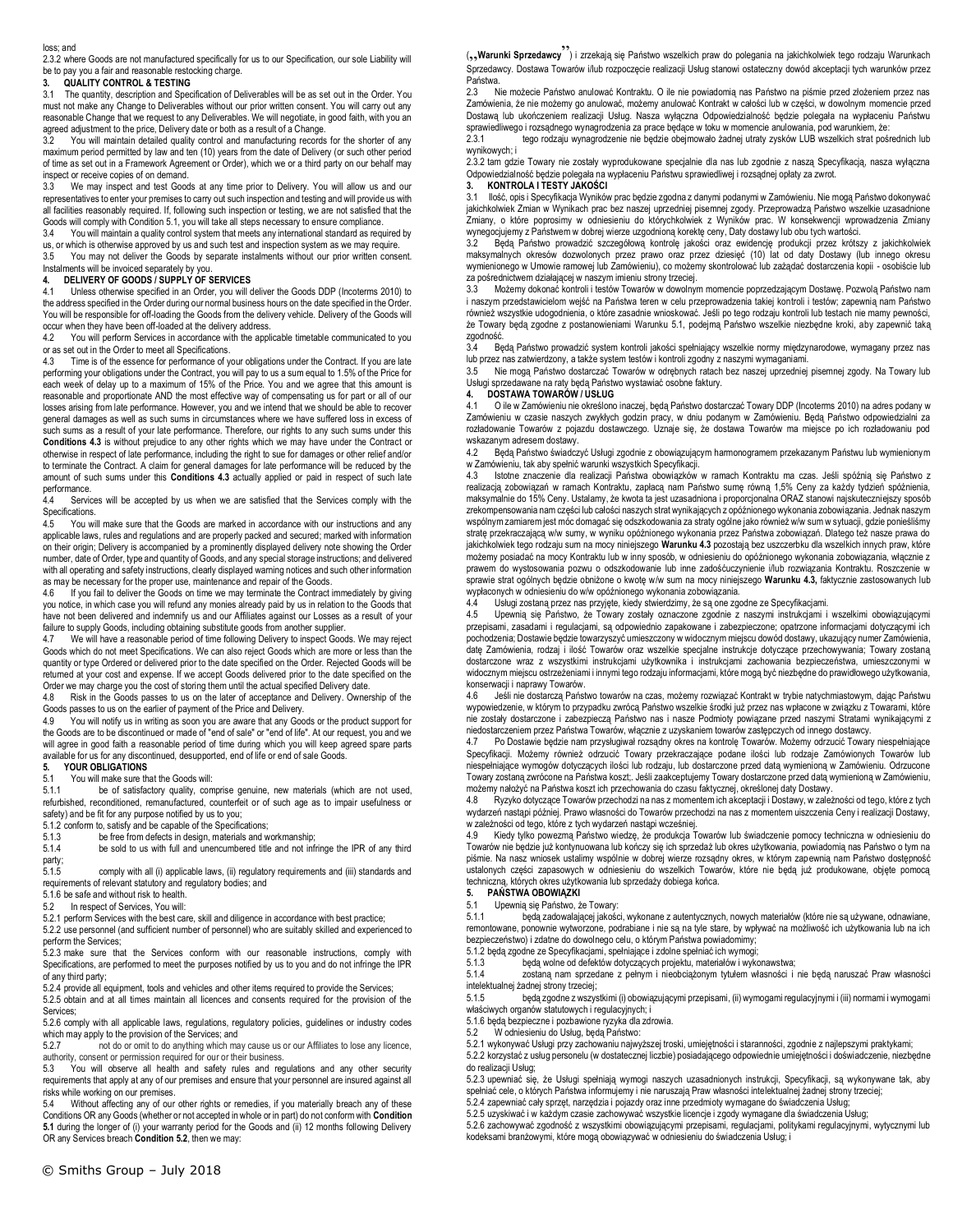5.4.1 terminate the Contract and any other existing Contracts immediately with notice;

5.4.2 require you, at our option, to promptly repair or replace the relevant Goods or reperform the relevant Services free of charge;<br>5.4.3 reject the Deliverable

reject the Deliverables (in whole or in part) and require you to refund the Price for the relevant Deliverables;<br>544 accent

5.4.4 accept the Deliverables subject to an equitable Price reduction; or<br>5.4.5 at your expense repair or bave a third party repair the Goods or r

at your expense, repair or have a third party repair the Goods or reperform or have a third party reperform the Services and you will indemnify us and our Affiliates against our Losses (including from any IPR Claims) arising from such breach.<br>5.5 **Condition 5.4** will apply to any repaired or repla

5.5 **Condition 5.4** will apply to any repaired or replacement Goods supplied under **Condition 5.4.2.**

5.6 If, as a result of any Goods not conforming with **Condition 5.1** or Services not conforming with **Condition 5.2** or otherwise representing an unreasonable risk of harm to the public or the environment, we determine a recall, removal or correction campaign ("campaign") is necessary or are required to carry out a campaign, we may implement such campaign and you will indemnify us and our Affiliates against all Losses incurred as a result of any such campaign.

# **6. OUR PROPERTY**

All patterns, dies, moulds or other tooling or materials, supplied by us or prepared or obtained by you for us at our cost ("**Tooling**"), will be marked with our name or as otherwise specified by us and will be and remain our exclusive property returnable in good condition on demand.<br>62 You will insure against all risks any Tooling and also any of your own tooling or u

You will insure against all risks any Tooling and also any of your own tooling or property which may be kept on our premises for the purposes of providing Deliverables. You will keep all Tooling safe and in good condition while in your custody and/or under your control. All Tooling will be kept separately from your stock and other inventory.

6.3 We reserve the right to charge to you the cost of any Tooling if it is destroyed or damaged or rendered unfit for the purpose for which it was originally manufactured while under your control.<br>6.4. You will not dispose of any Tooling other than in accordance with our prior written instruct

You will not dispose of any Tooling other than in accordance with our prior written instructions. You will not, at any time, use Tooling, nor will you allow Tooling to be used by anyone else for any purpose other than the supply of the Deliverables unless we have previously provided our consent in writing.<br>6.5

We will have the right to enter your premises and remove Tooling at any time without being liable for trespass or for damages of any sort.

### **7. ASSIGNMENT OF IPR**

7.1 This **Condition 7** will apply if the Goods are to be made, modified or redesigned to our Specification. Any bespoke Specification or Work Product you create or have created for us will be treated as "Goods" for the purposes of this **Condition 7.**

7.2 We will own all present and future IPR (together with all economic and proprietary rights) in the Goods and our specification. Accordingly, you will not use our specification other than to manufacture the Goods for us. With full title guarantee, you:

7.2.1 assign to us all IPR in the Goods which subsist as at the date of the Contract;

7.2.2 assign to us (by way of present assignment of the future copyright) all future copyright in the Goods immediately upon its creation; and

7.2.3 agree to assign to us all other IPR in the Goods immediately upon its creation.<br>7.3 You will:

You will:

7.3.1 at your own cost, execute all such documents and do all such acts and things as we may request from time to time in order to secure our full right, title and interest in the IPR in the Goods; and 7.3.2 obtain the waiver of all moral rights (and any broadly equivalent rights) in the Goods.

7.4 The exception to **Condition 7.2** above is that any IPR in existing products, materials or data used to create Goods ("**Existing Materials**") will continue to belong to you (or your suppliers). You grant (and, where applicable, will ensure that your suppliers grant) to us, our Affiliates and our and their end customers a nonexclusive, perpetual, royaltyfree, irrevocable licence to use and to have used Existing Materials which form part of any Goods.

# **8. PRICE AND PAYMENT**<br>8.1 As long as you perform

As long as you perform your obligations in accordance with the terms of the Contract, we will pay the Price to you in accordance with **Condition 8**.

The only sums of money we will pay in connection with the supply of the Deliverables are the Price which will be inclusive of all costs and expenses incurred by you including all packaging, insurance, carriage, duties and delivery costs.

8.3 Any sum payable under the Contract is exclusive of value added tax, sales tax and/or goods and services tax (and any other similar or equivalent taxes, duties, fees and levies imposed from time to time by any government or other authority) upon any supply made to us which will be payable in addition to that sum in the manner and at the rate prescribed by law from time to time but inclusive of all other taxes, fees and levies imposed from time to time by any government or other authority.

8.4 You may invoice us for the Price for the Goods following Delivery and for Services following completion.

8.5 Other than as set out in **Conditions 8.7** and **8.9**, each invoice will be payable by us within 60 days following the date on which the invoice is received by us. You will send invoices to the address specified in the Order.

No payment made by us will constitute acceptance by us of any Deliverables or otherwise affect any rights or remedies which we may have against you including the right to recover any amount overpaid or wrongfully paid to you.

8.7 We may withhold payment of any disputed sum until the dispute is settled.<br>8.8 If any undisputed sum payable under the Contract is not paid when due v

If any undisputed sum payable under the Contract is not paid when due you may charge us interest daily on that sum at 3% per year subject to any maximum or minimum rate of interest on overdue invoices specified by applicable law, from the due date until the date of payment (whether before or after judgment).

8.9 We may set-off, deduct or withhold any liability which you have to us against any liability which we have to you.

# **9. TERMINATION**<br>9.1 Without limitin

Without limiting any other right we may have to terminate a Contract, if you commit a material breach of these Conditions we may terminate the Contract and any other existing Contracts immediately with written notice. Any breach of **Conditions 11, 12** or **15.9** will be deemed to be a material breach.

9.2 Without limiting any other right we may have to terminate a Contract, we may terminate the Contract immediately by giving you written notice if you (a) have a receiver, administrator or liquidator (provisional or otherwise) appointed; (b) are subject to a notice of intention to appoint an administrator or any other resolution on insolvency; (c) pass a resolution for your winding-up; (d) have a winding up order made by a court in respect of you; (e) enter into any composition or arrangement with creditors; (f) cease to carry on business; (g) are the subject of anything similar or equivalent to that set out in (a) to (f) under any applicable laws; or (h) you are subject to any change of Control and you will notify us immediately upon the occurrence of any such event or circumstance.

9.3 Following expiry or termination of the Contract:

9.3.1 any Conditions which expressly or impliedly continue to have effect after expiry or termination of the Contract will continue in force; and<br>9.3.2 all other rights and obligations will im-

all other rights and obligations will immediately stop but will not affect any of your or

5.2.7 unikać robienia czegokolwiek co mogłoby sprawić, że my lub nasze Podmioty powiązane stracilibyśmy jakąkolwiek licencję, władzę, zgodę lub pozwolenie wymagane dla prowadzenia przez nas lub przez nie działalności.

5.3 Będą Państwo przestrzegać wszystkich zasad i regulacji dotyczących BHP oraz wszelkich innych wymogów bezpieczeństwa obowiązujących w którymkolwiek z naszych obiektów i zapewnią Państwo, że Państwa personel jest ubezpieczony od wszelkich ryzyk podczas pracy na terenie naszych obiektów.

5.4 Bez wpływu na którekolwiek z naszych innych praw lub środków prawnych, jeśli dopuszczą się Państwo istotnego naruszenia którychkolwiek z tych Warunków LUB wszelkie Towary (niezależnie od tego czy zostaną one przyjęte w całości lub części) nie będą spełniać **Warunku 5.1** w czasie któregokolwiek z podanych okresów, w zależności od tego, który z nich jest dłuższy: (i) Państwa okres gwarancji na Towary i (ii) 12 miesięcy od daty Dostawy LUB jeśli którekolwiek z Usług będą naruszać **Warunek 5.2**, wówczas możemy:

5.4.1 rozwiązać Kontrakt oraz wszelkie inne istniejące Kontrakty ze skutkiem natychmiastowym, za wypowiedzeniem; 5.4.2 wymagać by, według naszego uznania, natychmiast dokonali Państwo naprawy lub wymiany danych Towarów lub ponownie zrealizowali dane Usługi nieodpłatnie;

5.4.3 odrzucić Wyniki prac (w całości lub części) i domagać się od Państwa zwrotu Ceny za dane Wyniki prac; 5.4.4 przyjąć Wyniki prac z zastrzeżeniem sprawiedliwego obniżenia Ceny; lub

5.4.5 na Państwa koszt, naprawić lub zlecić podmiotowi zewnętrznemu naprawę Towarów lub ponownie zrealizować lub zlecić podmiotowi zewnętrznemu ponowną realizację Usług, a Państwo zabezpieczą nas oraz nasze Podmioty powiązane przed naszymi Stratami (włącznie z wszelkimi Roszczeniami w sprawie Praw własności intelektualnej) wynikającymi z tego rodzaju naruszenia.

5.5 **Warunek 5.4** będzie obowiązywał w odniesieniu do wszelkich naprawionych lub wymienionych Towarów, dostarczonych na mocy**Warunku 5.4.2.**

5.6 Jeśli, w wyniku braku zgodności jakichkolwiek Towarów z Warunkiem **5.1** lub braku zgodności Usług z **Warunkiem 5.2,** lub innego rodzaju nieuzasadnionego ryzyka wyrządzenia szkody ludziom lub środowisku, jakie sobą

reprezentują, postanowimy przeprowadzić kampanię (,,kampania ) ich wycofania, usunięcia lub skorygowania, możemy wdrożyć tego rodzaju kampanię, a Państwo zabezpieczą nas i nasze Podmioty powiązane przed wszystkimi Stratami poniesionymi w wyniku wszelkich tego rodzaju kampanii.

**6. NASZA WŁASNOŚĆ**

Wszystkie wzory, matryce lub inne oprzyrządowanie lub materiały dostarczane przez nas lub przygotowywane lub

uzyskiwane przez Państwa dla nas na nasz koszt ("Oprzyrządowanie"), będą oznaczone naszą nazwą lub w inny, określony przez nas sposób oraz będą i pozostaną naszą wyłączną własnością, która zostanie nam zwrócona w dobrym stanie, na żądanie.

6.2 Ubezpieczą Państwo wszelkie Oprzyrządowanie od wszelkich ryzyk, jak również jakiekolwiek Państwa własne oprzyrządowanie lub własność, znajdujące się na terenie naszego obiektu w celach związanych z dostarczeniem Wyników prac. W czasie, gdy Oprzyrządowanie będzie znajdować się w Państwa pieczy i/lub pod Państwa kontrolą, będą je Państwo utrzymywać w dobrym stanie i zapewniać ich bezpieczeństwo. Całe Oprzyrządowanie będzie przechowywane osobno, tak aby nie mieszały się z obiektami znajdującymi się w Państwa magazynie i wyposażeniu.

6.3 Zastrzegamy sobie prawo do obciążenia Państwa kosztem jakiegokolwiek Oprzyrządowania, jeśli zostanie zniszczone, uszkodzone lub uznane za niezdolne do celu, do którego zostało oryginalnie wytworzone, w czasie jego przebywania pod Państwa kontrolą<br>6.4 Nie beda

Nie będą Państwo dysponować żadnymi elementami Oprzyrządowania w sposób inny niż zgodny z zapewnionymi przez nas uprzednio pisemnymi instrukcjami. W żadnym czasie nie będą Państwo używać Oprzyrządowania ani zezwalać na korzystanie z Oprzyrządowania przez jakąkolwiek inną osobę do jakiegokolwiek celu innego niż dostarczenie Wyników prac, o ile nie zapewnimy wcześniej naszej pisemnej zgody w tej sprawie.

6.5 Będziemy mieć prawo do wejścia na teren Państwa obiektów i usunięcia Oprzyrządowania w dowolnym momencie, bez ponoszenia odpowiedzialności za wtargnięcie lub jakiegokolwiek rodzaju szkody.

### **7. CESJA PRAW WŁASNOŚCI INTELEKTUALNEJ**

7.1 Niniejszy **Warunek 7** będzie mieć zastosowanie, jeśli Towary mają być produkowane, modyfikowane lub przerabiane tak, aby spełniały warunki naszej Specyfikacji. Wszelkie przygotowywane na zamówienie Specyfikacje lub Efekty prac, jakie Państwo dla nas tworzą lub tworzyli, będą traktowane jako "Towary" do celów niniejszego **Warunku 7.**<br>Towary do celów niniejszego **Warunku 7.** 

7.2 Będziemy posiadać wszystkie obecne i przyszłe Prawa własności intelektualnej (wraz z wszystkimi prawami majątkowymi i prawami własności) do Towarów i naszej specyfikacji. Stosownie do powyższego, nie będą Państwo korzystać z naszej specyfikacji inaczej niż w celu wyprodukowania dla nas Towarów. Z pełną gwarancją tytułu prawnego:

7.2.1 scedują Państwo na nas wszystkie Prawa własności intelektualnej do Towarów, istniejące w dniu zawarcia Kontraktu; 7.2.2 scedują Państwo na nas (poprzez obecną cesję przyszłych praw autorskich) wszystkie przyszłe prawa autorskie do Towarów, natychmiast po ich powstaniu; i

7.2.3 zgodzą się Państwo scedować na nas wszystkie pozostałe Prawa własności intelektualnej do Towarów, natychmiast po ich powstaniu.

7.3 A także:

7.3.1 sporządzą Państwo na swój własny koszt wszystkie tego rodzaju dokumenty oraz przeprowadzą Państwo wszelkiego rodzaju działania, których możemy każdorazowo wymagać, w celu zabezpieczenia naszych pełnych praw, tytułu prawnego i udziałów w Prawach własności intelektualnej do Towarów; i

7.3.2 uzyskają Państwo zrzeczenie się wszystkich osobistych praw autorskich (oraz wszelkich zasadniczo równoważnych praw) do Towarów.

7.4 Wyjątek od **Warunku 7.2** powyżej stanowi sytuacja, w której wszelkie Prawa własności intelektualnej do istniejących

produktów, materiałów lub danych używanych do stworzenia Towarów (<sub>32</sub>, **Istniejące materiały**<sup>33</sup>) będą nadal należały do Państwa (lub Państwa dostawców). Udzielają nam Państwo (i tam gdzie ma to zastosowanie, zapewniają Państwo, że Państwa dostawcy udzielą) nam, naszym Podmiotom powiązanym oraz naszych i ich klientom końcowym niewyłącznej, wieczystej, nieodpłatnej, nieodwołalnej licencji na korzystanie i przeszłe korzystanie z Istniejących materiałów, stanowiących część jakichkolwiek Towarów.

#### **8. CENA I PŁATNOŚĆ**

8.1 Dopóki będą Państwo wykonywać swoje zobowiązania zgodnie z warunkami Kontraktu, będziemy płacić Państwu Cenę zgodnie z **Warunkiem 8**.

Jedyne kwoty pieniędzy, które opłacimy w związku z dostawą Wyników prac to Cena obejmująca wszystkie poniesione przez Państwa koszty i wydatki, włącznie z wszelkimi opakowaniami, ubezpieczeniem, przewozem, cłami i kosztami dostawy.

8.3 Wszelkie sumy należne w ramach Kontraktu nie obejmują podatku od wartości dodanej (VAT), podatku od sprzedaży i/lub od towarów i usług (oraz wszelkich innych podobnych lub równoważnych podatków, ceł, taryf i opłat nakładanych każdorazowo przez jakikolwiek rząd lub inne władze) na wszelkie zrealizowane dla nas dostawy, należy opłacić poza w/w sumą w sposób i po stawkach przewidzianych każdorazowo w przepisach prawa, jednak włącznie z wszystkimi innymi podatkami, taryfami i opłatami nakładanymi każdorazowo przez jakikolwiek rząd lub inne władze.

8.4 Mogą Państwo wystawić nam fakturę na Cenę Towarów po Dostawie oraz na Usługi po ich zrealizowaniu.

8.5 Poza przypadkami wymienionymi w **Warunkach 8.7** i **8.9**, każda faktura będzie przez nas opłacana w ciągu 60 dni od daty otrzymania przez nas faktury. Faktury należy wysyłać na adres podany w Zamówieniu.

8.6 Żadna dokonana przez nas płatność nie będzie stanowiła przyjęcia przez nas jakichkolwiek Wyników prac; nie będzie też w inny sposób wpływać na jakiekolwiek prawa lub środki prawne, jakimi możemy przeciwko Państwu dysponować, włącznie z prawem do odzyskania wszelkich nadpłat lub błędnie przekazanych Państwu płatności.<br>8 7 – Możemy wstrzymać płatność wszelkich spornych sum do czasu rozstrzygniecia su

8.7 Możemy wstrzymać płatność wszelkich spornych sum do czasu rozstrzygnięcia sporu.

8.8 Jeśli wszelka niepodważalna suma należna na mocy Kontraktu nie zostanie opłacona w terminie, mogą Państwo naliczyć nam dzienne odsetki od tej sumy w wysokości 3% rocznie, z zastrzeżeniem wszelkich maksymalnych lub minimalnych stóp procentowych na zaległe faktury, określonych przez obowiązujące prawo, od terminu płatności do daty dokonania płatności (niezależnie od tego czy nastąpi to przed czy po zasądzeniu).

8.9 Możemy potrącić, odliczyć lub wstrzymać wszelkie zobowiązania, które mają Państwo wobec nas od wszelkich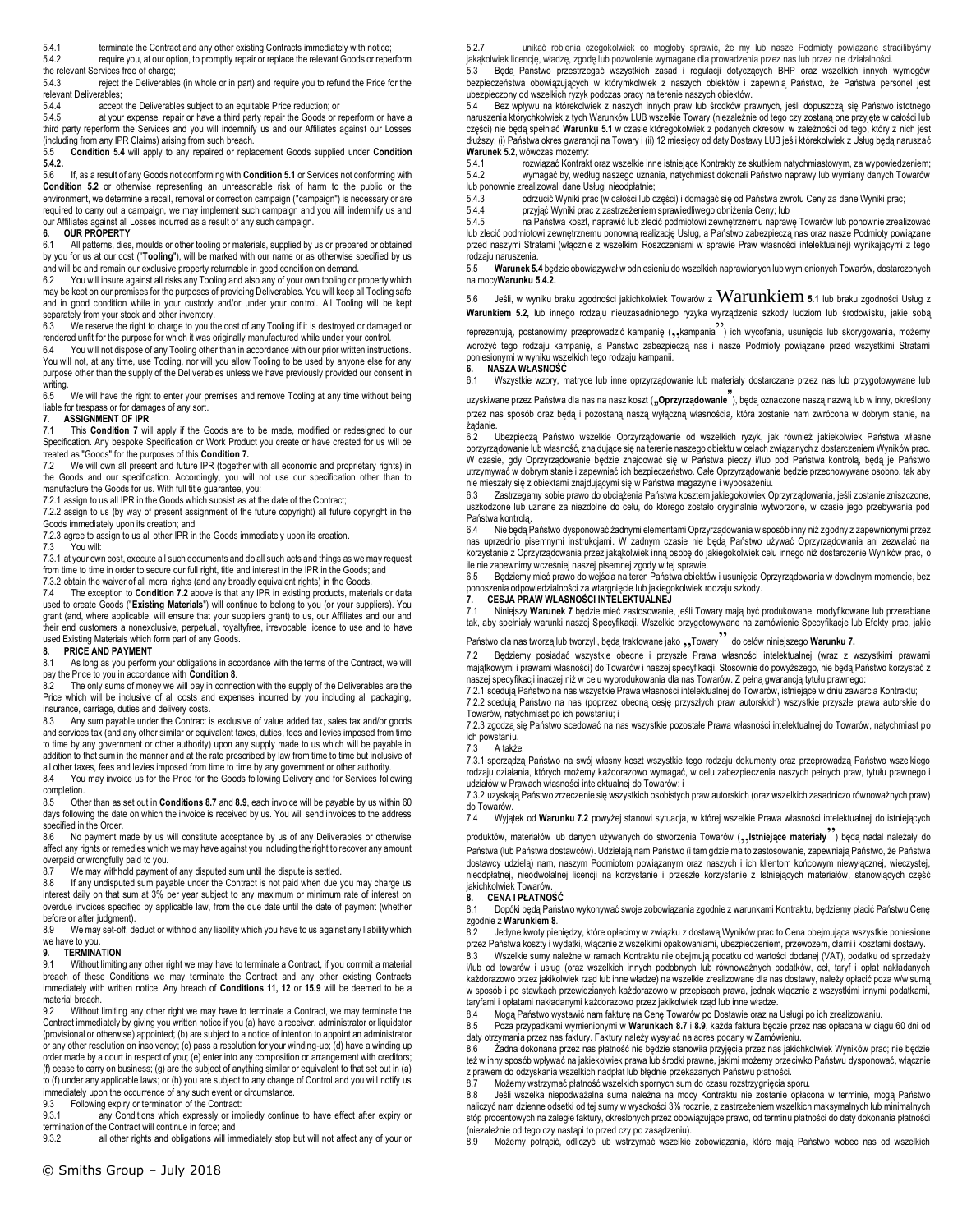our rights, obligations, claims and liabilities which may exist prior to the date of expiry or termination; and<br>9.3.3

each party will immediately stop using the other party's Confidential Information and will as soon as reasonably possible, if requested to do so, return to the other party all of the other party's Confidential Information (including all copies and extracts) in its possession or control or confirm its secure destruction; and

9.3.4 each party may keep any of the other party's Confidential Information which it has to keep to comply with any applicable law and **Condition 9.3.3** will not apply to such Confidential Information. **Condition 11** will continue to apply to retained Confidential Information.

9.4 If we terminate a Contract, we may require you to deliver to us any supplies, materials or drawings produced or acquired by you for the terminated part of the Contract and we will agree, in good faith, on the amount payable for the same.

### **10. LIABILITY AND INSURANCE**

You will indemnify us and our Affiliates against all our and their Losses arising from your breach of or negligent performance of or your failure to perform or delay in performing any part of these Conditions. We may, at our discretion, control the defence of any claim in respect of which you are required to indemnify us under a Contract.<br>10.2 Subject to **Condition 10.3**, we will a

10.2 Subject to **Condition 10.3**, we will not have any Liability to you for any (i) loss of profit, goodwill or revenue; or (ii) any indirect, consequential or special loss.

10.3 Nothing in these Conditions or any Contract will operate to exclude or restrict one party '<sup>s</sup>

Liability (if any) to the other (including for a person for whom it is vicariously liable):<br>10.3.1 for death or personal injury resulting from its negligence:

- for death or personal injury resulting from its negligence;
- 10.3.2 for its fraud or fraudulent misrepresentation; or

10.3.3 for any matter for which it is not permitted by law to exclude or limit its liability. 10.4 The exclusions from and limitations of liability contained in these Conditions will apply after as well as before the date of expiry or termination of any Contract.

10.5 The exclusions from, and limitations of, liability set out in this **Condition 10** will be considered severally. The invalidity or unenforceability of any one sub-clause or clause will not affect the validity or enforceability of any other sub-clause or clause and will be considered severable from each other. 10.6 You will have satisfactory insurance cover with a reputable insurer to cover your obligations to us, including public liability insurance cover, cover for any potential liabilities arising from a Contract and any insurances required by law. You will provide evidence of your insurance coverage at our request.

#### **11. CONFIDENTIALITY**

11.1 Except as set out in Condition 11.2, each party will:

11.1.1 only use the other party's Confidential Information for the purpose of performing its obligations and exercising its rights under the Contract;

11.1.2 keep the other party's Confidential Information secret, safe and secure; and

11.1.3 not disclose the other party's Confidential Information to any other person.

# 11.2 Each party may disclose the other party  $\frac{1}{2}$  s Confidential Information:<br>11.2.1 to the extent required by law, any court of competent iurisd

to the extent required by law, any court of competent jurisdiction or the rules of any government, public or regulatory body or any stock exchange; and<br>11.2.2 to its officers, directors, employees and profession

to its officers, directors, employees and professional advisers and, in our case, our Affiliates, agents and sub-contractors, who need the Confidential Information in order for that party to perform its obligations and exercise its rights under the Contract. A party disclosing the other party  $\delta$ Confidential Information under **Condition 11.2.2** will make sure that each person to whom it discloses that Confidential Information is bound by obligations of confidentiality no less onerous than those set out in this **Condition 11**.

11.3 Each party acknowledges and agrees that damages alone would not be an adequate remedy for breach of **Condition 11** by that party. Accordingly, the other party will be entitled, without having to prove special damages, to injunctive relief, equitable relief and/or specific performance for any breach or threatened breach of **Condition 11** by the first party.

#### **12. ETHICAL CONDUCT**

12.1 You will conduct your business ethically and lawfully and in accordance with our Supplier Code of Business Ethics (http://www.smiths.com/responsibility-supplier-code-of-business-ethics.aspx) or an equivalent code of ethics.

12.2 You represent and warrant that you and your subcontractors and suppliers do not use or permit unacceptable labour practices, such as child or forced labour, or unsafe working conditions and comply with all applicable labour and employment laws, regulations, standards and conventions,

including the UN's Guiding Principles on Business & Human Rights and the International Labor

Organization s Conventions and any similar or equivalent laws applying in the jurisdiction in which we are registered.

12.3 You hereby acknowledge that you are aware of, and agree to comply with all applicable antibribery and anti-corruption laws, including but not limited to the Foreign Corrupt Practices Act (FCPA) (and related regulation and guidance) and any similar or equivalent laws applying in the jurisdiction in which we are registered.

12.4 You represent and warrant that you only supply minerals to us and our Affiliates from sources that do not (i) contribute to conflict; and/or (ii) benefit or finance armed groups in the Democratic Republic of Congo or any adjoining country. You have adopted, and require your suppliers of minerals to adopt, conflict mineral policies and management systems.

12.5 You will permit us, and any person nominated by us, to have such access to your premises, personnel, systems, books and records as we may require to verify your compliance with this **Condition 12.** We also reserve the right to inquire and investigate your conduct to satisfy ourself of your compliance with this **Condition 12** and to discontinue a business relationship with you if you or any of your officers, directors or employees is found to have breached any part of this **Condition 12. 13. NOTICE**

13.1 Notices and other communications provided for the purposes of a Contract will be in writing,

and delivered by courier or by hand to the relevant party's address as specified on the Order (or such other address which is notified to the other party in writing from time to time), in the case of a notice to us, marked for the attention of such person as we specify.

### **14. EXPORT / IMPORT / ECONOMIC SANCTIONS CONTROLS**

14.1 You agree to comply with all applicable export controls and import and economic sanctions laws and regulations, including those of your country of incorporation, from where the Goods will be supplied, where the Goods will be received and any other relevant jurisdiction. You will also obtain, as required, and comply with all applicable government authorizations and their provisos in supplying the Goods. Without limiting the foregoing, you will not transfer any export controlled item, data or services provided by us in relation to the Contract, to include transfer to any persons, including those persons employed by or associated with, or under contract to you or you lower-tier suppliers, without the authority of an applicable licence, exemption or exception.

9.1 Bez ograniczenia wszelkich innych praw do rozwiązania Kontraktu, jakie mogą nam przysługiwać, jeśli dopuszczą się Państwo poważnego naruszenia niniejszych Warunków, możemy rozwiązać Kontrakt i wszelkie inne istniejące Kontrakty w trybie natychmiastowym, za pisemnym wypowiedzeniem. Wszelkie naruszenie **Warunków 11, 12** lub **15.9** będzie uznawane za poważne naruszenie.

9.2 Bez ograniczenia wszelkich innych praw do rozwiązania Kontraktu, jakie mogą nam przysługiwać, możemy rozwiązać Kontrakt w trybie natychmiastowym, za pisemnym wypowiedzeniem, jeśli (a) został Państwu wyznaczony zarządca komisaryczny, nadzorca sądowy lub likwidator (tymczasowy lub inny); (b) dotyczy Państwa powiadomienie o zamiarze<br>wyznaczenia nadzorcy sądowego lub jakiegokolwiek innego rozwiązania kwestii niewypłacalności; (c) przyjęli Pa w sprawie swojej likwidacji; (d) sąd wydał w odniesieniu do Państwa nakaz likwidacji; (e) wchodzą Państwo w jakiekolwiek układy lub porozumienia z wierzycielami; (f) przestaną Państwo prowadzić działalność; (g) są Państwo przedmiotem jakichkolwiek działań podobnych lub równoważnych do tych przedstawionych w punktach (a) do (f) na mocy jakiegokolwiek obowiązującego prawa; lub (h) podlegają Państwo jakiejkolwiek zmianie Kontroli i powiadomią nas niezwłocznie w momencie<br>zaistnienia jakichkolwiek tego rodzaju zdarzeń lub okoliczności.

9.3 Po wygaśnięciu lub rozwiązaniu Kontraktu:

9.3.1 wszelkie Warunki, które w sposób wyraźny lub dorozumiany będą dalej obowiązywać po wygaśnięciu lub rozwiązaniu Kontraktu, pozostaną w mocy; i

9.3.2 wszystkie pozostałe prawa i obowiązki natychmiast wygasną; nie wpłynie to jednak na którekolwiek z Państwa lub naszych praw, obowiązków, roszczeń i zobowiązań, które mogą istnieć przed datą wygaśnięcia lub rozwiązania; i

9.3.3 każda strona natychmiast zaprzestanie korzystania z Informacji poufnych drugiej strony i tak szybko jak to tylko praktycznie możliwe, jeśli zostanie o to poproszona, zwróci drugiej stronie wszystkie Informacje poufne tej strony (włącznie z wszystkimi kopiami i wyciągami) będące w jej posiadaniu lub pod jej kontrolą, lub potwierdzi ich bezpieczne zniszczenie; i<br>9.3.4 Każda ze stron może zatrzymać którekolwiek z Informacji poufnych drugiej strony, posiadane pr

Każda ze stron może zatrzymać którekolwiek z Informacji poufnych drugiej strony, posiadane przez nią w celu przestrzegania obowiązującego prawa, a **Warunek 9.3.3** nie będzie obowiązywać w odniesieniu do tego rodzaju Informacji poufnych. **Warunek 11** będzie w dalszym ciągu obowiązywał w odniesieniu do zachowanych Informacji poufnych.<br>9 4. beśli rozwiążemy Kontrakt, możemy wymagąć, aby dostarczyli nam Państwo wszelkie zasoby, materiał

9.4 Jeśli rozwiążemy Kontrakt, możemy wymagać, aby dostarczyli nam Państwo wszelkie zasoby, materiały lub rysunki wytworzone lub nabyte przez Państwa w związku z rozwiązaną częścią Kontraktu i uzgodnimy, w dobrej wierze, kwotę za nie należną.

### **10. ODPOWIEDZIALNOŚĆ I UBEZPIECZENIE**

10.1 Zabezpieczą Państwo nas i nasze Podmioty powiązane przed wszystkimi naszymi i ich Stratami wynikającymi z naruszenia lub niedbałego wykonywania lub niewykonania przez Państwa lub opóźnionego wykonania jakiejkolwiek części niniejszych Warunków. Możemy według własne uznania kontrolować obronę wszelkich roszczeń w odniesieniu do których wymaga się od Państwa zabezpieczenia nas na mocy Kontraktu.

10.2 Z zastrzeżeniem **Warunku 10.3**, nie będziemy ponosić wobec Państwa żadnej Odpowiedzialności za jakiekolwiek (i) straty zysku, dobrego imienia lub przychodów; lub (ii) wszelkie szkody pośrednie, wynikowe lub specjalne.

10.3 Żadne z postanowień niniejszych Warunków lub jakiegokolwiek Kontraktu nie będzie wyłączać ani ograniczać (ewentualnej) Odpowiedzialności jednej strony wobec drugiej (w tym w odniesieniu do osoby za którą jest odpowiedzialna pośrednio):<br>10.3.1

10.3.1 za śmierć lub obrażenia ciała wynikające z jej zaniedbania;

za dokonane przez nią oszustwo lub oszukańcze wprowadzenie w błąd; lub

10.3.3 za wszelką sprawę, w odniesieniu do której prawo nie zezwala na wyłączenie lub ograniczenie jej odpowiedzialności.

10.4 Wyłączenia i ograniczenia odpowiedzialności zawarte w niniejszych Warunkach będą obowiązywać zarówno przed jak i po dacie wygaśnięcia lub rozwiązania jakiegokolwiek Kontraktu.

10.5 Wyłączenia i ograniczenia odpowiedzialności wymienione w niniejszym **Warunku 10** będą rozważane osobno. Nieważność lub nieegzekwowalność któregokolwiek z podpunktów lub punktów nie będzie wpływać na ważność lub nieegzekwowalność jakiegokolwiek innego podpunktu lub punktu i będą one rozważane osobno.<br>10.6 – Beda Państwo posiadać dostateczna ochrone ubezpieczeniowa u cieszacego się dobra.

10.6 Będą Państwo posiadać dostateczną ochronę ubezpieczeniową u cieszącego się dobrą renomą ubezpieczyciela, aby pokryć swoje zobowiązania wobec nas, włącznie z ubezpieczeniem od odpowiedzialności cywilnej za wszelkie potencjalne zobowiązania wynikające z Kontraktu oraz wszelkie ubezpieczenia wymagane prawem. Na nasze żądanie dostarczą Państwo dowody posiadania takiej ochrony ubezpieczeniowej.

# **11. POUFNOŚĆ**

11.1 Z wyjątkiem postanowień wymienionych w Warunku 11.2, każda ze stron będzie:

11.1.1 używać Informacji poufnych drugiej strony wyłącznie do celu wykonywania swoich obowiązków i korzystania ze<br>swoich praw na mocy niniejszego Kontraktu; na mocy niniejszego Kontraktu;

11.1.2 zachować Informacje poufne drugiej strony w tajemnicy i bezpieczeństwie oraz<br>11.1.3 ie ujawniać Informacji poufnych drugiej strony jakimkolwiek innym osobom.

nie ujawniać Informacji poufnych drugiej strony jakimkolwiek innym osobom.

11.2 Każda ze stron może ujawniać Informacje poufne drugiej strony:

11.2.1 w stopniu wymaganym przez prawo, jakikolwiek sąd o właściwej jurysdykcji lub zasady jakiegokolwiek rządu, organu publicznego lub regulacyjnego lub jakąkolwiek giełdę papierów wartościowych; i

swojej kadrze kierowniczej, dyrektorom, pracownikom, profesjonalnym doradcom i, w naszym przypadku, naszym Podmiotom powiązanym, agentom i podwykonawcom, którzy potrzebują Informacji poufnych do wykonywania swoich obowiązków i korzystania ze swoich praw na mocy Kontraktu. Strona ujawniająca Informacje poufne drugiej strony na mocy**Warunku 11.2.2** upewni się, że każda osoba, której ujawni Informacje poufne będzie związana obowiązkiem poufności nie mniej uciążliwym niż wymieniony w **Warunku 11**.

11.3 Każda strona uznaje i zgadza się, że samo odszkodowanie nie będzie wystarczającym zadośćuczynieniem za naruszenie **Warunku 11** przez tę stronę. Stosownie do tego, druga strona będzie upoważniona, bez obowiązku udowodnienia szkód szczególnych, do zabezpieczenia roszczeń, godziwego zadośćuczynienia i/lub konkretnego wykonania za jakiekolwiek naruszenie lub groźbę naruszenia **Warunku 11** przez pierwszą stronę.

### **12. ETYCZNE POSTĘPOWANIE**

12.1 Będą Państwo prowadzić swoją działalność w sposób etyczny i zgony z prawem oraz zgodny z naszym Kodeksem etyki biznesowej dostawcy (http://www.smiths.com/responsibility-supplier-code-of-business-ethics.aspx) lub równoważnym kodeksem etyki.

12.2 Oświadczają Państwo i gwarantują, że zarówno Państwo, jak i Państwa podwykonawcy i dostawcy nie stosujecie i nie zezwalacie na stosowanie nieakceptowalnych praktyk pracowniczych, takich jak praca dzieci lub praca przymusowa lub niebezpieczne warunki pracy oraz przestrzegacie wszystkich obowiązujących, dotyczących pracy i zatrudnienia praw, regulacji, norm i konwencji, włącznie z Wytycznymi ONZ dotyczącymi biznesu i praw człowieka oraz Konwencjami Międzynarodowej Organizacji Pracy oraz wszelkich podobnych lub równoważnych przepisów obowiązujących w jurysdykcji, w której jesteśmy zarejestrowani.

12.3 Niniejszym uznają Państwo, że jesteście świadomi i zgadzacie się przestrzegać wszystkich obowiązujących przepisów antyłapówkarskich i antykorupcyjnych, w tym, m.in. Ustawy o zagranicznych praktykach korupcyjnych (FCPA) (i powiązanych regulacji oraz wytycznych) oraz wszelkich podobnych lub równoważnych przepisów obowiązujących w jurysdykcji, w której jesteśmy zarejestrowani.

12.4 Oświadczają Państwo i gwarantują, że dostarczacie Państwo nam i naszym Podmiotom powiązanym minerały wyłącznie ze źródeł, które (i) nie przyczyniają się do konfliktów; i/lub (ii) nie dają korzyści ani nie finansują grup zbrojnych w Demokratycznej Republice Konga lub jakimkolwiek innym kraju sąsiednim. Przyjęli Państwo zasady i systemy zarządzania dotyczące minerałów z terenów objętych konfliktami i wymagają tego Państwo od swoich dostawców.

12.5 Zezwolą Państwo nam i wszelkim wyznaczonym przez nas osobom na uzyskanie dostępu do Państwa obiektów, personelu, systemów, ksiąg i rejestrów, wymaganego w celu zweryfikowania zachowywania przez Państwa zgodności z niniejszym**Warunkiem 12**. Zastrzegamy sobie również prawo do zbadania i skontrolowania Państwa zachowania, aby upewnić się, że przestrzegają Państwo **Warunku 12** oraz do zaprzestania relacji biznesowej z Państwa, jeśli okaże się, że Państwo, którykolwiek z członków Państwa kadry kierowniczej, dyrektorów lub pracowników naruszył jakąkolwiek część niniejszego **Warunku 12.** 

**13. POWIADOMIENIA**